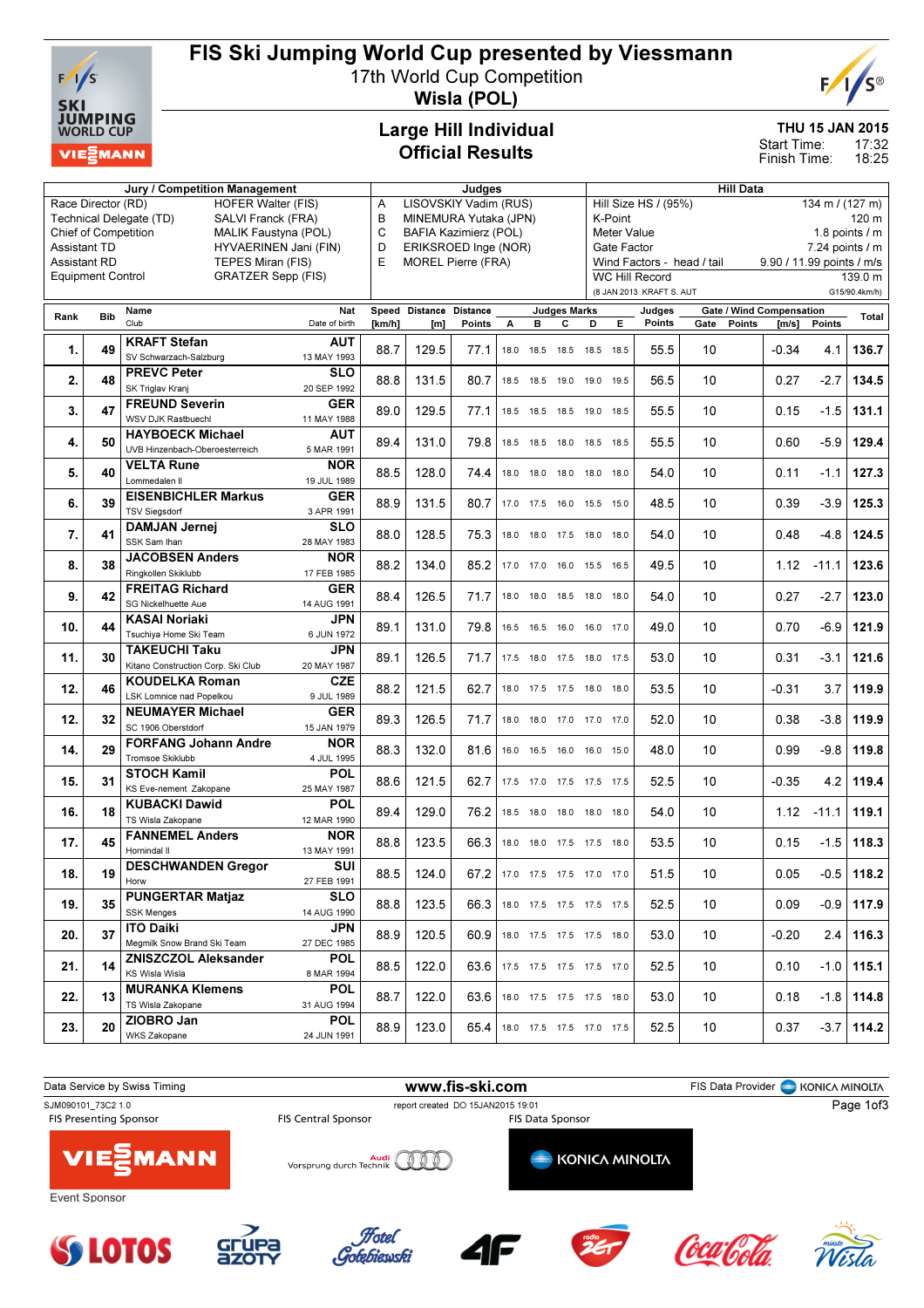

# FIS Ski Jumping World Cup presented by Viessmann

17th World Cup Competition



Wisla (POL)

#### Large Hill Individual Official Results

THU 15 JAN 2015 17:32

18:25 Start Time: Finish Time:

| <b>Bib</b><br>Rank |                | Name                                                        | Nat                      |        | Speed Distance<br><b>Distance</b> |        | <b>Judges Marks</b> |                |   | Judges                       |                              |        | <b>Gate / Wind Compensation</b> |        | Total   |        |       |
|--------------------|----------------|-------------------------------------------------------------|--------------------------|--------|-----------------------------------|--------|---------------------|----------------|---|------------------------------|------------------------------|--------|---------------------------------|--------|---------|--------|-------|
|                    |                | Club                                                        | Date of birth            | [km/h] | [m]                               | Points | A                   | в              | c | D                            | Е.                           | Points | Gate                            | Points | [m/s]   | Points |       |
|                    |                | <b>DEZMAN Nejc</b>                                          | <b>SLO</b>               |        |                                   |        |                     |                |   |                              |                              |        |                                 |        |         |        |       |
| 24.                | 26             | SK Triglav Kranj                                            | 7 DEC 1992               | 89.1   | 117.0                             | 54.6   |                     |                |   | 17.5 17.5 17.0 17.0 17.0     |                              | 51.5   | 10                              |        | $-0.56$ | 6.7    | 112.8 |
|                    |                | <b>FETTNER Manuel</b>                                       | <b>AUT</b>               |        |                                   |        |                     |                |   |                              |                              |        |                                 |        |         |        |       |
| 25.                | 21             | SV Innsbruck-Bergisel-Tirol                                 | 17 JUN 1985              | 88.8   | 120.5                             | 60.9   |                     |                |   | 18.0 17.5 17.5 17.5 17.5     |                              | 52.5   | 10                              |        | 0.15    | $-1.5$ | 111.9 |
|                    |                | <b>HILDE Tom</b>                                            | <b>NOR</b>               |        |                                   |        |                     |                |   |                              |                              |        |                                 |        |         |        |       |
| 26.                | 8              | Asker Skiklubb                                              | 22 SEP 1987              | 89.1   | 122.5                             | 64.5   |                     |                |   | 18.0 17.5 17.5 17.5 17.5     |                              | 52.5   | 10                              |        | 0.59    | $-5.8$ | 111.2 |
|                    |                | <b>HULA Stefan</b>                                          | <b>POL</b>               |        |                                   |        |                     |                |   |                              |                              |        |                                 |        |         |        |       |
| 27.                | $\overline{2}$ | KS Eve-nement Zakopane                                      | 29 SEP 1986              | 88.9   | 123.5                             | 66.3   |                     |                |   | 17.0  16.5  17.0  17.0  16.5 |                              | 50.5   | 10                              |        | 0.60    | $-5.9$ | 110.9 |
|                    |                | <b>KOIVURANTA Anssi</b>                                     | FIN                      |        |                                   |        |                     |                |   |                              |                              |        |                                 |        |         |        |       |
| 28.                | 15             | Kuusamon Erä-Veikot                                         | 3 JUL 1988               | 89.0   | 120.0                             | 60.0   |                     |                |   | 17.5 17.5 17.5 17.0 16.5     |                              | 52.0   | 10                              |        | 0.12    | $-1.2$ | 110.8 |
| 29.                | 36             | <b>ZYLA Piotr</b>                                           | <b>POL</b>               | 87.7   | 119.5                             | 59.1   |                     |                |   |                              |                              | 52.0   | 10                              |        | 0.10    | $-1.0$ | 110.1 |
|                    |                | <b>KS Wisla Wisla</b>                                       | 16 JAN 1987              |        |                                   |        |                     |                |   | 17.5 17.5 17.0 17.5 17.0     |                              |        |                                 |        |         |        |       |
| 30.                | 17             | <b>SAKUYAMA Kento</b>                                       | JPN                      | 88.4   | 122.0                             | 63.6   |                     |                |   | 17.5 17.0 17.0 17.0 17.0     |                              | 51.0   | 10                              |        | 0.66    | $-6.5$ | 108.1 |
|                    |                | Kitano Construction Corp.Ski Team                           | 3 JUL 1990               |        |                                   |        |                     |                |   |                              |                              |        |                                 |        |         |        |       |
| 31.                | 28             | <b>MAEAETTAE Jarkko</b>                                     | <b>FIN</b>               | 88.8   | 122.0                             | 63.6   |                     |                |   | 17.5 17.5 17.5 17.5 17.5     |                              | 52.5   | 10                              |        | 0.84    | $-8.3$ | 107.8 |
|                    |                | Kainuun Hiihtoseura                                         | 28 DEC 1994              |        |                                   |        |                     |                |   |                              |                              |        |                                 |        |         |        |       |
| 32.                | 9              | <b>ZOGRAFSKI Vladimir</b>                                   | <b>BUL</b>               | 87.8   | 119.0                             | 58.2   |                     |                |   | 17.5 17.5 17.0 17.0 17.5     |                              | 52.0   | 10                              |        | 0.29    | $-2.9$ | 107.3 |
|                    |                | <b>NSA</b>                                                  | 14 JUL 1993              |        |                                   |        |                     |                |   |                              |                              |        |                                 |        |         |        |       |
| 33.                | 3              | <b>KLUSEK Bartlomiei</b>                                    | <b>POL</b>               | 89.1   | 119.5                             | 59.1   |                     |                |   | 17.0  17.5  17.0  16.5  17.0 |                              | 51.0   | 10                              |        | 0.30    | $-3.0$ | 107.1 |
|                    |                | LKS Klmczok Bystra                                          | 15 JAN 1993              |        |                                   |        |                     |                |   |                              |                              |        |                                 |        |         |        |       |
| 34.                | 22             | <b>DIETHART Thomas</b>                                      | <b>AUT</b>               | 88.8   | 113.5                             | 48.3   |                     |                |   |                              | 17.0 17.0 17.0 16.5 17.5     | 51.0   | 10                              |        | $-0.61$ | 7.3    | 106.6 |
|                    |                | UVB Hinzenbach-Oberoesterreich                              | 25 FEB 1992              |        |                                   |        |                     |                |   |                              |                              |        |                                 |        |         |        |       |
| 35.                | 27             | <b>LEYHE Stephan</b>                                        | <b>GER</b>               | 88.5   | 117.5                             | 55.5   |                     |                |   | 17.5 17.5 17.0 17.0 17.5     |                              | 52.0   | 10                              |        | 0.12    | $-1.2$ | 106.3 |
|                    |                | SC Willingen                                                | 5 JAN 1992               |        |                                   |        |                     |                |   |                              |                              |        |                                 |        |         |        |       |
| 36.                | 33             | <b>KRANJEC Robert</b>                                       | <b>SLO</b>               | 88.1   | 116.0                             | 52.8   |                     |                |   | 17.5 17.0 17.0 17.0 17.0     |                              | 51.0   | 10                              |        | 0.17    | $-1.7$ | 102.1 |
|                    |                | SK Triglav Kranj                                            | 16 JUL 1981              |        |                                   |        |                     |                |   |                              |                              |        |                                 |        |         |        |       |
| 37.                | 16             | <b>HAZETDINOV Ilmir</b><br><b>CSKA</b>                      | <b>RUS</b>               | 88.7   | 118.5                             | 57.3   |                     |                |   | 18.0  17.5  17.0  17.0  17.5 |                              | 52.0   | 10                              |        | 0.77    | $-7.6$ | 101.7 |
|                    |                |                                                             | 28 OCT 1991              |        |                                   |        |                     |                |   |                              |                              |        |                                 |        |         |        |       |
| 38.                | 43             | <b>SCHLIERENZAUER Gregor</b><br>SV Innsbruck-Bergisel-Tirol | <b>AUT</b><br>7 JAN 1990 | 88.7   | 114.5                             | 50.1   |                     |                |   | 17.0 17.0 17.0 16.5 17.0     |                              | 51.0   | 10                              |        | $-0.04$ | 0.5    | 101.6 |
|                    |                | <b>SHIMIZU Reruhi</b>                                       | JPN                      |        |                                   |        |                     |                |   |                              |                              |        |                                 |        |         |        |       |
| 39.                | 5              | Megmilk Snow Brand Ski Team                                 | 4 DEC 1993               | 89.0   | 116.0                             | 52.8   |                     |                |   | 16.5 17.5 16.5 16.5 17.0     |                              | 50.0   | 10                              |        | 0.19    | $-1.9$ | 100.9 |
|                    |                | <b>ASIKAINEN Lauri</b>                                      | <b>FIN</b>               |        |                                   |        |                     |                |   |                              |                              |        |                                 |        |         |        |       |
| 40.                | 34             | Kuusamon Erae-Veikot                                        | 28 MAY 1989              | 88.2   | 112.5                             | 46.5   |                     |                |   |                              | 16.5 17.0 16.5 16.5 16.5     | 49.5   | 10                              |        | $-0.34$ | 4.1    | 100.1 |
|                    |                | <b>BOYARINTSEV Vladislav</b>                                | <b>RUS</b>               |        |                                   |        |                     |                |   |                              |                              |        |                                 |        |         |        |       |
| 41.                | 23             | Saint-Petersburg Dinamo                                     | 31 OCT 1994              | 88.9   | 111.5                             | 44.7   |                     |                |   | 16.5 16.5 16.5 16.5 16.5     |                              | 49.5   | 10                              |        | $-0.36$ | 4.3    | 98.5  |
|                    |                | <b>VASSILIEV Dimitry</b>                                    | <b>RUS</b>               |        |                                   |        |                     |                |   |                              |                              |        |                                 |        |         |        |       |
| 42.                | 25             | Ufa Dinamo                                                  | 26 DEC 1979              | 88.7   | 110.0                             | 42.0   |                     |                |   | 15.5 15.5 16.0 15.0 15.5     |                              | 46.5   | 10                              |        | $-0.61$ | 7.3    | 95.8  |
|                    |                | <b>BIELA Stanislaw</b>                                      | <b>POL</b>               |        |                                   |        |                     |                |   |                              |                              |        |                                 |        |         |        |       |
| 43.                |                | UKS SOLTYSIANIE STARE BYSTRE                                | 2 APR 1994               | 88.4   | 116.0                             | 52.8   |                     | 16.5 17.0 17.0 |   | 16.5 16.5                    |                              | 50.0   | 10                              |        | 0.77    | $-7.6$ | 95.2  |
| 44.                | 6              | <b>ALEXANDER Nicholas</b>                                   | <b>USA</b>               | 89.0   |                                   | 50.1   |                     |                |   |                              |                              | 50.0   | 10                              |        |         | -5.1   | 95.0  |
|                    |                | Lebanon Outing Club                                         | 24 AUG 1988              |        | 114.5                             |        |                     |                |   |                              | 17.0  16.5  17.0  16.5  16.5 |        |                                 |        | 0.52    |        |       |
| 45.                | 12             | <b>KOT Maciej</b>                                           | <b>POL</b>               | 88.9   | 112.0                             | 45.6   |                     |                |   | 16.5 16.5 17.0 16.5 17.5     |                              | 50.0   | 10                              |        | 0.20    | -2.0   | 93.6  |
|                    |                | AZS Zakopane                                                | 9 JUN 1991               |        |                                   |        |                     |                |   |                              |                              |        |                                 |        |         |        |       |
| 46.                | 24             | <b>TANDE Daniel-Andre</b>                                   | <b>NOR</b>               | 89.3   | 109.0                             | 40.2   |                     |                |   | 17.0  16.5  16.5  16.5  16.5 |                              | 49.5   | 10                              |        | $-0.27$ | 3.2    | 92.9  |
|                    |                | Kongsberg If                                                | 24 JAN 1994              |        |                                   |        |                     |                |   |                              |                              |        |                                 |        |         |        |       |
| 46.                | 11             | <b>JUSTIN Rok</b>                                           | <b>SLO</b>               | 88.8   | 113.0                             | 47.4   |                     |                |   | 16.5 17.0 16.5 17.0 17.0     |                              | 50.5   | 10                              |        | 0.51    | $-5.0$ | 92.9  |
|                    |                | SSD Stol Zirovnica                                          | 6 APR 1993               |        |                                   |        |                     |                |   |                              |                              |        |                                 |        |         |        |       |
| 48.                | 10             | <b>HLAVA Lukas</b>                                          | <b>CZE</b>               | 89.0   | 112.5                             | 46.5   |                     |                |   | 16.5 17.0 16.5 16.5 16.5     |                              | 49.5   | 10                              |        | 0.79    | $-7.8$ | 88.2  |
|                    |                | Dukla Liberec                                               | 10 SEP 1984              |        |                                   |        |                     |                |   |                              |                              |        |                                 |        |         |        |       |
| 49.                | 4              | <b>CECON Federico</b>                                       | ITA                      | 88.6   | 109.0                             | 40.2   |                     |                |   | 16.5 16.5 16.5 16.0 16.5     |                              | 49.5   | 10                              |        | 0.18    | $-1.8$ | 87.9  |
|                    |                | G.S. FIAMME GIALLE                                          | 11 JUN 1994              |        |                                   |        |                     |                |   |                              |                              |        |                                 |        |         |        |       |
| 50.                | 7              | <b>COLLOREDO Sebastian</b>                                  | ITA                      | 88.4   | 103.5                             | 30.3   |                     |                |   | 16.0  16.0  16.0  16.0  16.5 |                              | 48.0   | 10                              |        | 0.19    | -1.9   | 76.4  |
|                    |                | GRUPPO SCIATORI FIAMME GIALLE                               | 9 SEP 1987               |        |                                   |        |                     |                |   |                              |                              |        |                                 |        |         |        |       |